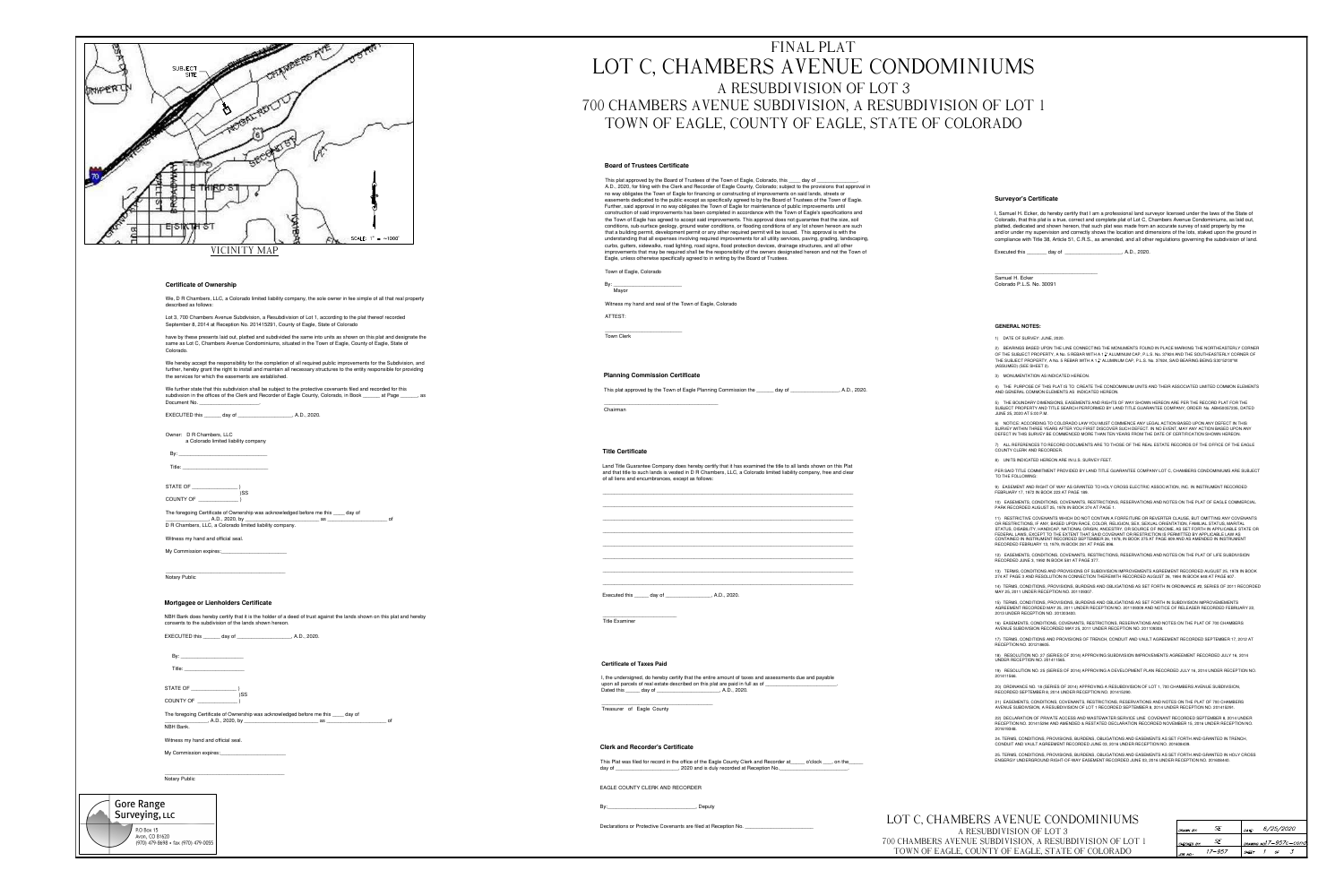



| HAMBERS AVENUE CONDOMINIUMS:                    |
|-------------------------------------------------|
| A RESUBDIVISION OF LOT 3                        |
| RS AVENUE SUBDIVISION, A RESUBDIVISION OF LOT 1 |
| EAGLE, COUNTY OF EAGLE, STATE OF COLORADO       |

| DRAWN BY:   | -SE -  | DATE:        |                | <i>6/25/2020</i> |                          |  |
|-------------|--------|--------------|----------------|------------------|--------------------------|--|
| CHECKED BY: |        |              |                |                  | DRAWING NO.1.7-957c-cond |  |
| JOB NO.:    | 17–957 | <b>SHEFT</b> | $\overline{2}$ | OF               |                          |  |